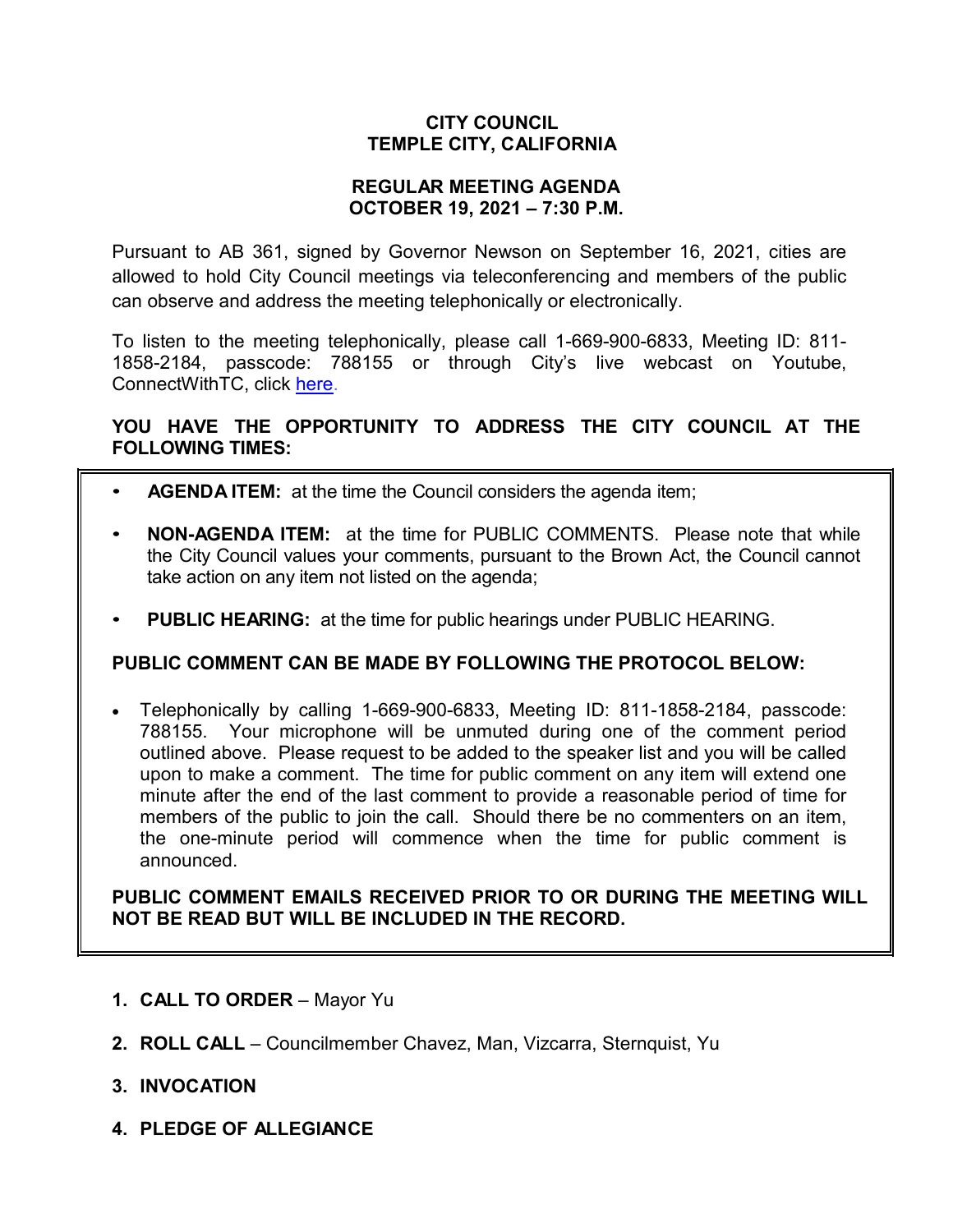# **5. CEREMONIAL MATTERS – PRESENTATIONS** – None

## **6. PUBLIC COMMENTS ON ITEMS NOT LISTED ON THE AGENDA**

The City Council will now hear public comments regarding items **not listed** on the agenda. The procedure to address the City Council is highlighted on the first page of this agenda. The City Council will close this public comment period 1 minute after the last speaker, but in no event will this public comment period exceed 30 minutes total. There is a second public comment period at the end of the meeting.

### **7. CONSENT CALENDAR**

All Consent Calendar items may be approved in a single motion as recommended unless removed for further discussion. If members of the City Council or persons in the audience wish to discuss any matters listed on the Consent Calendar, please address them at this time.

Recommendation: Approve Items A through H per recommendations.

### A. APPROVAL OF MINUTES

The City Council is requested to review and approve:

- 1. The Minutes of the Special [City Council Meeting of September 29, 2021;](https://www.ci.temple-city.ca.us/DocumentCenter/View/16875/7A1_CCM---2021-09-29-Sheriffs-Monthly)
- 2. [The Minutes of the Special City Council Meeting of September 29, 2021;](https://www.ci.temple-city.ca.us/DocumentCenter/View/16876/7A-2_CCM---2021-09-29-Special)
- 3. The Minutes of the Special [City Council Meeting of October 5, 2021; and](https://www.ci.temple-city.ca.us/DocumentCenter/View/16877/7A3_CCM---2021-10-05-Special-Joint-Meeting-with-Planning-Commission_revised-AB-361-1)
- 4. [The Minutes of the Regular City Council Meeting of October 5, 2021.](https://www.ci.temple-city.ca.us/DocumentCenter/View/16878/7A4_CCM---2021-10-05)

Recommendation: Approve.

#### B. [PLANNING COMMISSION ACTIONS](https://www.ci.temple-city.ca.us/DocumentCenter/View/16879/7B_PC-Actions---from-2021-9-28)

The City Council is requested to receive and file the actions of the Planning Commission Regular Meeting of September 28, 2021.

Recommendation: Receive and file.

## C. [ACCEPTANCE OF LAS TUNAS DRIVE PAVEMENT REHABILITATION, PHASE](https://www.ci.temple-city.ca.us/DocumentCenter/View/16880/7C_Las-Tunas-Dr-Rehab-Ph-2_Staff-Report_PROJECT-COMPLETION-P20-07-w-attachment)  [2, FROM SULTANA AVENUE TO EAST CITY LIMIT, CIP NO. P20-07](https://www.ci.temple-city.ca.us/DocumentCenter/View/16880/7C_Las-Tunas-Dr-Rehab-Ph-2_Staff-Report_PROJECT-COMPLETION-P20-07-w-attachment)

City Council is requested to accept project completion for the Las Tunas Drive Pavement Rehabilitation, Phase 2. Asphalt rehabilitation activities on Las Tunas Road from Sultana Avenue to East City Limit, as part of Phase II improvements, are now complete and confirmed by the City Engineer.

Recommendation:

1. Accept project completion for the Las Tunas Drive Pavement Rehabilitation,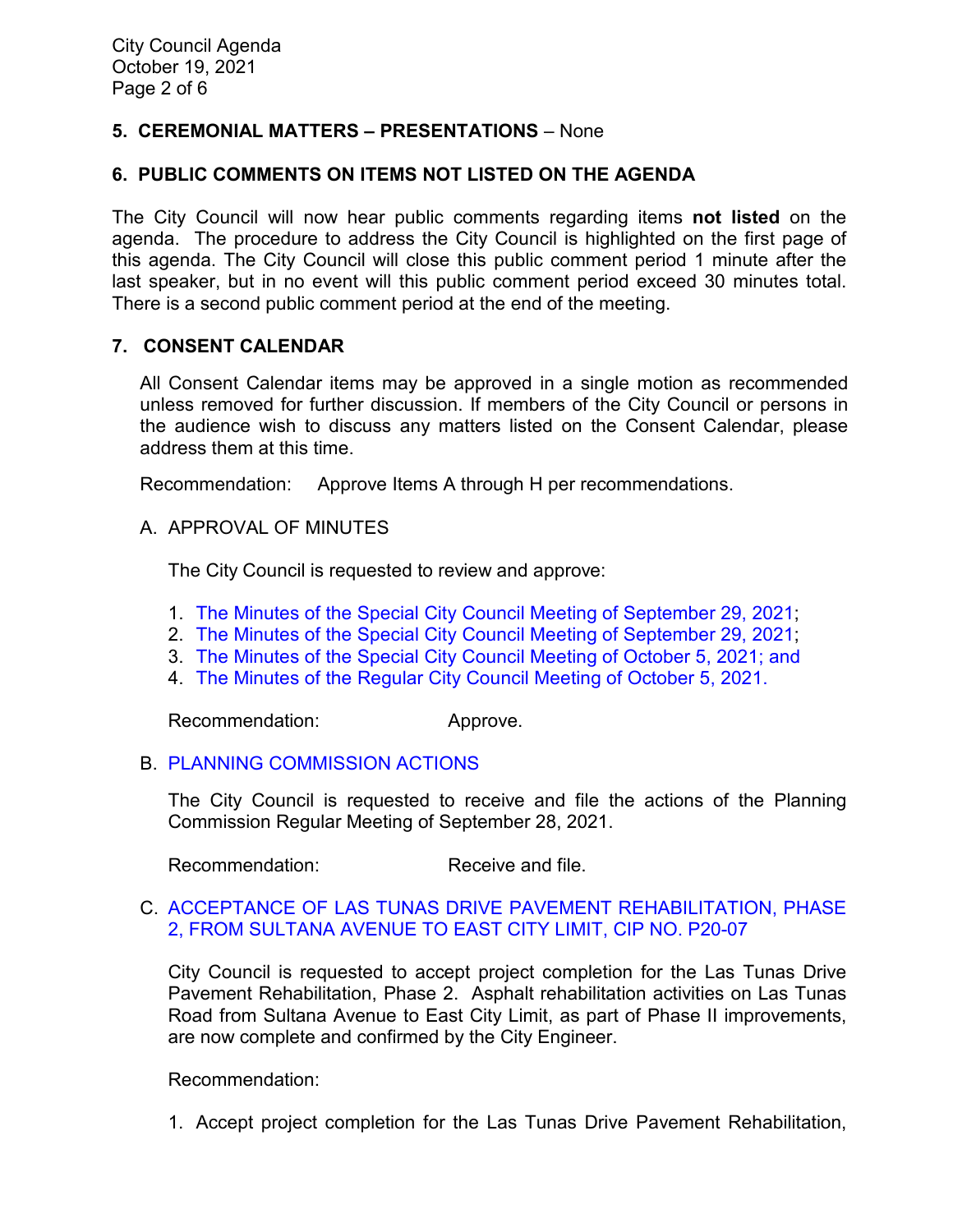Phase 2, From Sultana Avenue to East City Limit, CIP No. P20-07 as performed by All American Asphalt for a total amount of \$901,435.36;

- 2. Authorize the City Manager to file a project Notice of Completion with the County of Los Angeles Registrar-Recorder; and
- 3. Authorize the City Manager to release a retention payment of \$45,071.77 to All American Asphalt within 35 days following recordation of the Notice of Completion.

# D. [APPROVAL OF AGREEMENT WITH ONYX ARCHITECTS FOR](https://www.ci.temple-city.ca.us/DocumentCenter/View/16881/7D_Award-of-Contract-Onyx_Staff-Report_SR-edits_v2-w-attachment)  [ARCHITECTURAL REVIEW SERVICES](https://www.ci.temple-city.ca.us/DocumentCenter/View/16881/7D_Award-of-Contract-Onyx_Staff-Report_SR-edits_v2-w-attachment)

The City Council is requested to review and approve the Consultant Services Agreement with Onyx Architects Inc. Onyx Architects will serve as the City's second architectural review consultant. Having two architectural review consultants will allow staff to match a project with a consultant based on the firm's area of expertise.

- 1. Review and approve the Design Professional Services Agreement (Attachment "A") with Onyx Architects. This agreement is based on a term of five years (with an initial three-year term and an automatic renewal for up to two more years), and an annual budget not to exceed \$20,000 with a total not to exceed \$100,000; and
- 2. Authorize the City Manager to execute the agreement with Onyx Architects.
- E. [SECOND READING AND ADOPTION OF ORDINANCE NO. 21-1057,](https://www.ci.temple-city.ca.us/DocumentCenter/View/16882/7E_Art-in-Public-Places-Program---Staff-Report_w-attachments)  [AMENDING TITLE 2 \(ADMINISTRATION\), CHAPTER 6 \(CITY COMMISSIONS\),](https://www.ci.temple-city.ca.us/DocumentCenter/View/16882/7E_Art-in-Public-Places-Program---Staff-Report_w-attachments)  [ARTICLE C \(ART IN PUBLIC PLACES PROGRAM\), SECTION 5 \(DONATIONS](https://www.ci.temple-city.ca.us/DocumentCenter/View/16882/7E_Art-in-Public-Places-Program---Staff-Report_w-attachments)  [AND OTHER CHARITABLE GIFTS\) OF THE TEMPLE CITY MUNICIPAL CODE](https://www.ci.temple-city.ca.us/DocumentCenter/View/16882/7E_Art-in-Public-Places-Program---Staff-Report_w-attachments)  [FOR THE ART IN PUBLIC PLACES PROGRAM](https://www.ci.temple-city.ca.us/DocumentCenter/View/16882/7E_Art-in-Public-Places-Program---Staff-Report_w-attachments)

City Council is requested to adopt Ordinance No. 21-1057 amending Section 5 (Donations and Other Charitable Gifts) of the Art in Public Places Program Municipal Code. The amendments provide first review to the Parks and Recreation Commission for donations and other charitable gifts to the Art in Public Places Program. After first review by the Commission, recommendations will be forwarded to the City Council for final review.

Recommendation: Adopt Ordinance No. 21-1057, amending Title 2, Chapter 6, Article C, Section 5 of the Temple City Municipal Code regarding the Art in Public Places Program.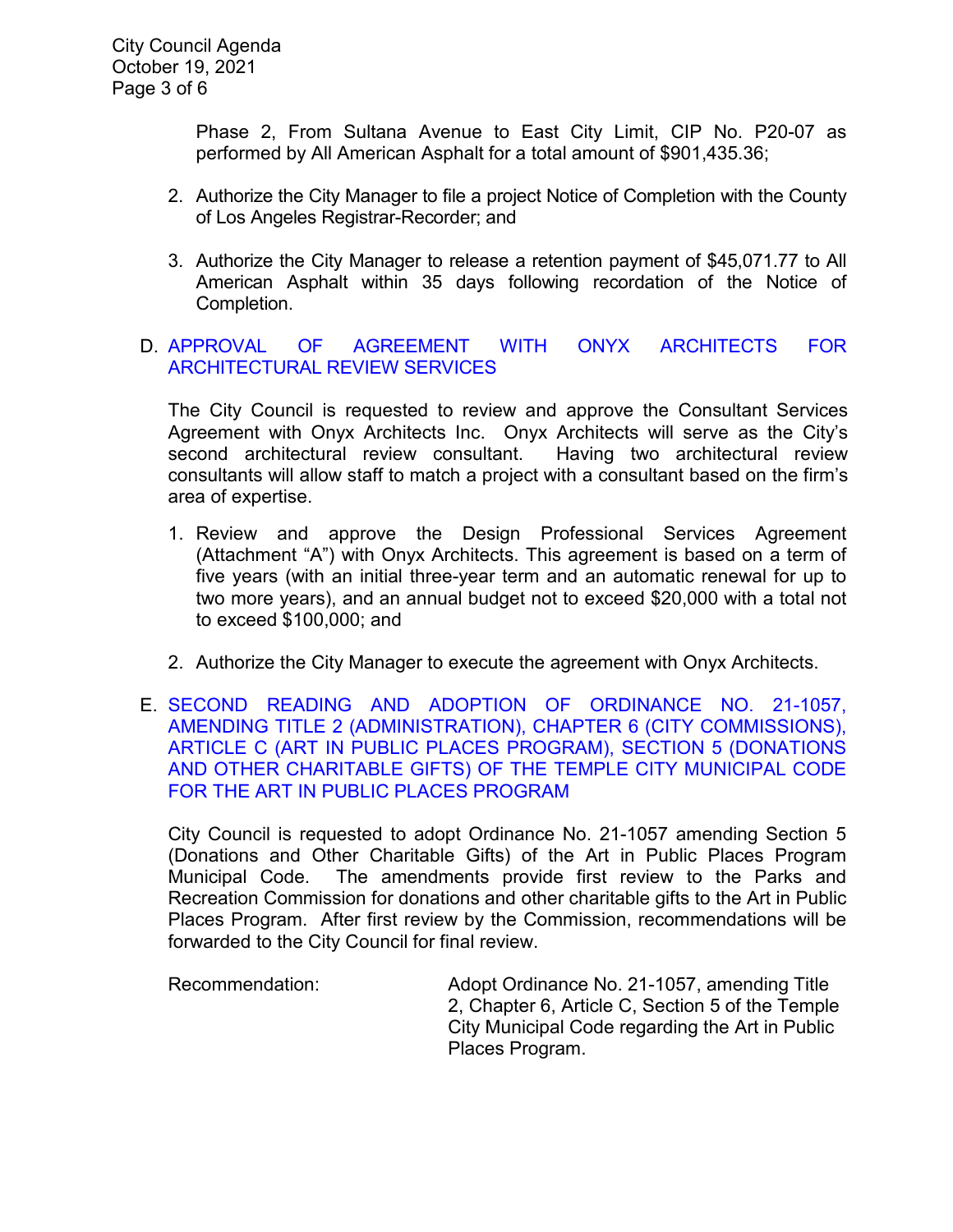## F. [ADOPTION OF RESOLUTION 21-5563 AUTHORIZING REIMBURSABLE](https://www.ci.temple-city.ca.us/DocumentCenter/View/16870/7F_PLHA-Reso_Staff-Report--w-attachments)  [CONTRACT WITH LOS ANGELES COUNTY DEVELOPMENT AUTHORITY](https://www.ci.temple-city.ca.us/DocumentCenter/View/16870/7F_PLHA-Reso_Staff-Report--w-attachments) TO RECEIVE PERMANENT [LOCAL HOUSING ALLOCATION](https://www.ci.temple-city.ca.us/DocumentCenter/View/16870/7F_PLHA-Reso_Staff-Report--w-attachments) FUNDS

The City Council is requested to adopt Resolution No. 21-5563 authorizing the execution of a Reimbursable Contract with the County of Los Angeles in order to receive Permanent Local Housing Allocation funds

Recommendation: Adopt Resolution No. 21-5563 authorizing the execution of a Reimbursable Contract with the County of Los Angeles in order to receive Permanent Local Housing Allocation funds.

## G. [VISA CARD REPORT](https://www.ci.temple-city.ca.us/DocumentCenter/View/16871/7G_Visa-Card-Report-10-19-21)

The City Council is requested to receive and file the Visa Card Report.

Recommendation: Receive and file.

### H. [ADOPTION OF RESOLUTION NO. 21-5561](https://www.ci.temple-city.ca.us/DocumentCenter/View/16872/7H_Warrant-Reso-No-21-5561_FY-2021-2022-w-attachment) APPROVING PAYMENT OF BILLS [FOR FISCAL YEAR 2021-22](https://www.ci.temple-city.ca.us/DocumentCenter/View/16872/7H_Warrant-Reso-No-21-5561_FY-2021-2022-w-attachment)

The City Council is requested to adopt Resolution No. 21-5561 authorizing the payment of bills.

Recommendation: Adopt Resolution No. 21-5561.

## **8. PUBLIC HEARING** – None

#### **9. UNFINISHED BUSINESS**

A. [DISCUSSION AND POSSIBLE ADOPTION OF RESOLUTION TO ALLOW CITY](https://www.ci.temple-city.ca.us/DocumentCenter/View/16874/10A_Remote-Meeting_Staff-Report-w-attachments)  [COUNCIL MEETINGS TO BE HELD REMOTELY, CONSISTENT WITH](https://www.ci.temple-city.ca.us/DocumentCenter/View/16874/10A_Remote-Meeting_Staff-Report-w-attachments)  [ASSEMBLY BILL 361](https://www.ci.temple-city.ca.us/DocumentCenter/View/16874/10A_Remote-Meeting_Staff-Report-w-attachments)

The City Council is asked to consider the safety and procedural issues involved in continuing to hold remote meetings pursuant to Assembly Bill 361.

Presenter: City Manager

Recommendation:

- 1. Discuss the continued use of teleconferencing or videoconferencing for Brown Act-covered public meetings of the City Council and City commissions; and
- 2. Either adopt attached Resolution No. 21-5562 to authorize the continued use of such technology for meetings for a period of 30 days, or take no action.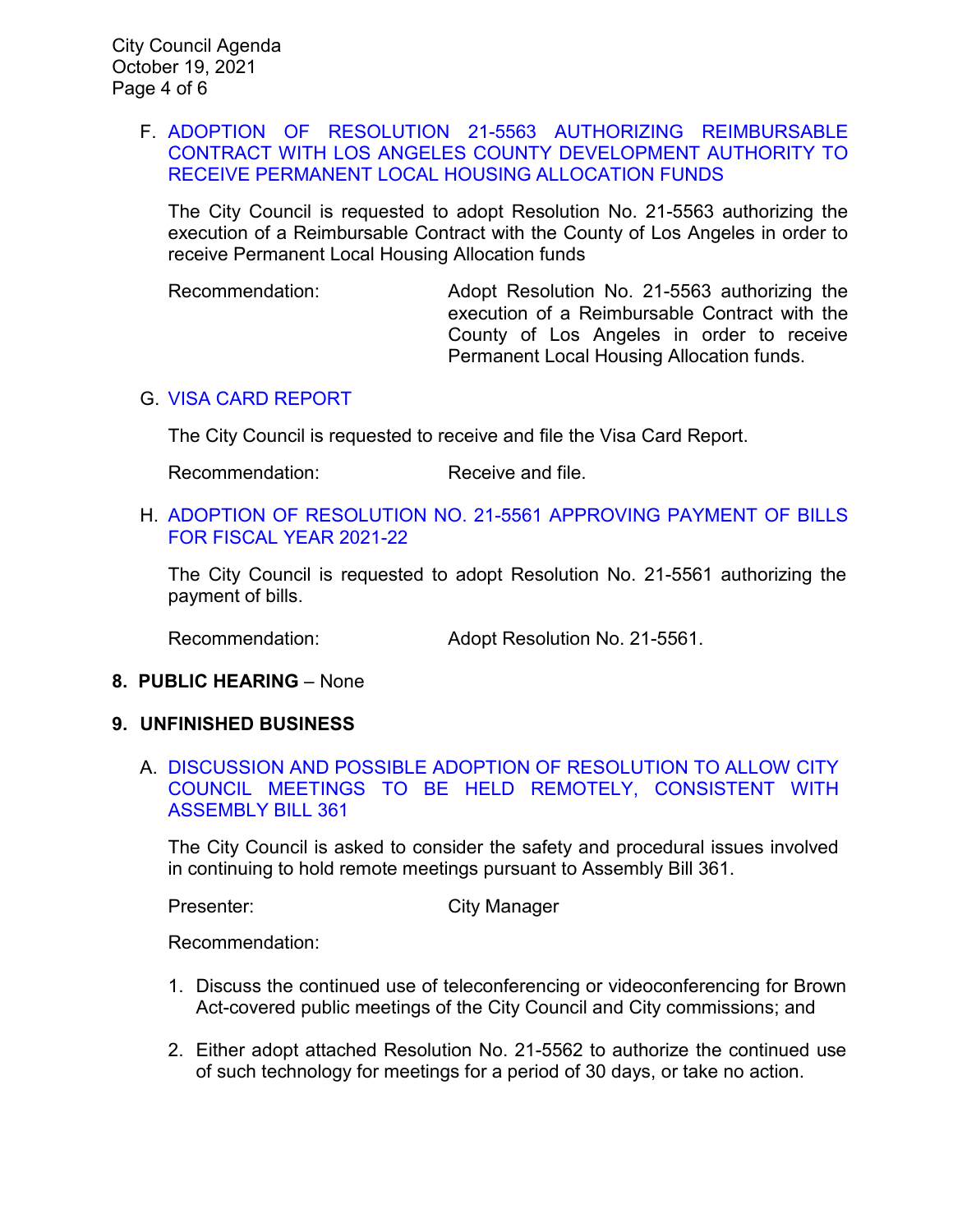## B. [DISCUSSION REGARDING PROPOSED PROGRAM GUIDELINE FOR THE 72](https://www.ci.temple-city.ca.us/DocumentCenter/View/16873/9A_72-Hour-Parking-Exemption_staff-report)  [HOUR PARKING RESTRICTION EXEMPTION](https://www.ci.temple-city.ca.us/DocumentCenter/View/16873/9A_72-Hour-Parking-Exemption_staff-report)

The City Council is requested to provide direction to staff regarding the proposed program guideline for the 72 hour parking exemption.

Presenter: City Manager and Public Safety Supervisor

Recommendation: Provide direction as to how staff is to proceed regarding providing residents with an exemption from the 72 hour parking restrictions.

## **10. NEW BUSINESS** – None

## **11. UPDATE FROM CITY MANAGER**

## **12. UPDATE FROM CITY ATTORNEY**

# **13. COUNCIL REPORTS REGARDING AD HOC OR STANDING COMMITTEE MEETINGS**

- A. SCHOOL DISTRICT/CITY STANDING COMMITTEE (Councilmember Man and Councilmember Chavez) – Formed 1/3/2012
- B. LAS TUNAS DOWNTOWN REVITALIZATION STANDING COMMITTEE (Councilmember Chavez and Mayor Yu) – Formed 2/18/2014
- C. FUTURE DEVELOPMENT OF CITY PROPERTIES STANDING COMMITTEE (Mayor Yu and Councilmember Man) – Formed 2/18/2014
- D. AUDIT STANDING COMMITTEE (Councilmember Chavez and Mayor Yu) – Formed 7/15/2014
- E. FACILITIES, PUBLIC WORKS, AND INFRASTRUCTURE STANDING **COMMITTEE** (Mayor Yu and Councilmember Man) – Formed 4/4/2017
- F. PRIMROSE PARK ART ELEMENT AD HOC (Councilmember Vizcarra and Mayor Yu) – Formed 5/19/20
- G. CITY BASED HOMELESS PLAN STANDING COMMITTEE (Councilmember Vizcarra and Mayor Pro Tem Sternquist) – Formed 3/16/21

## **14. COUNCIL ITEMS SEPARATE FROM THE CITY MANAGER'S REGULAR AGENDA**

- A. COUNCILMEMBER MAN
- B. COUNCILMEMBER VIZCARRA